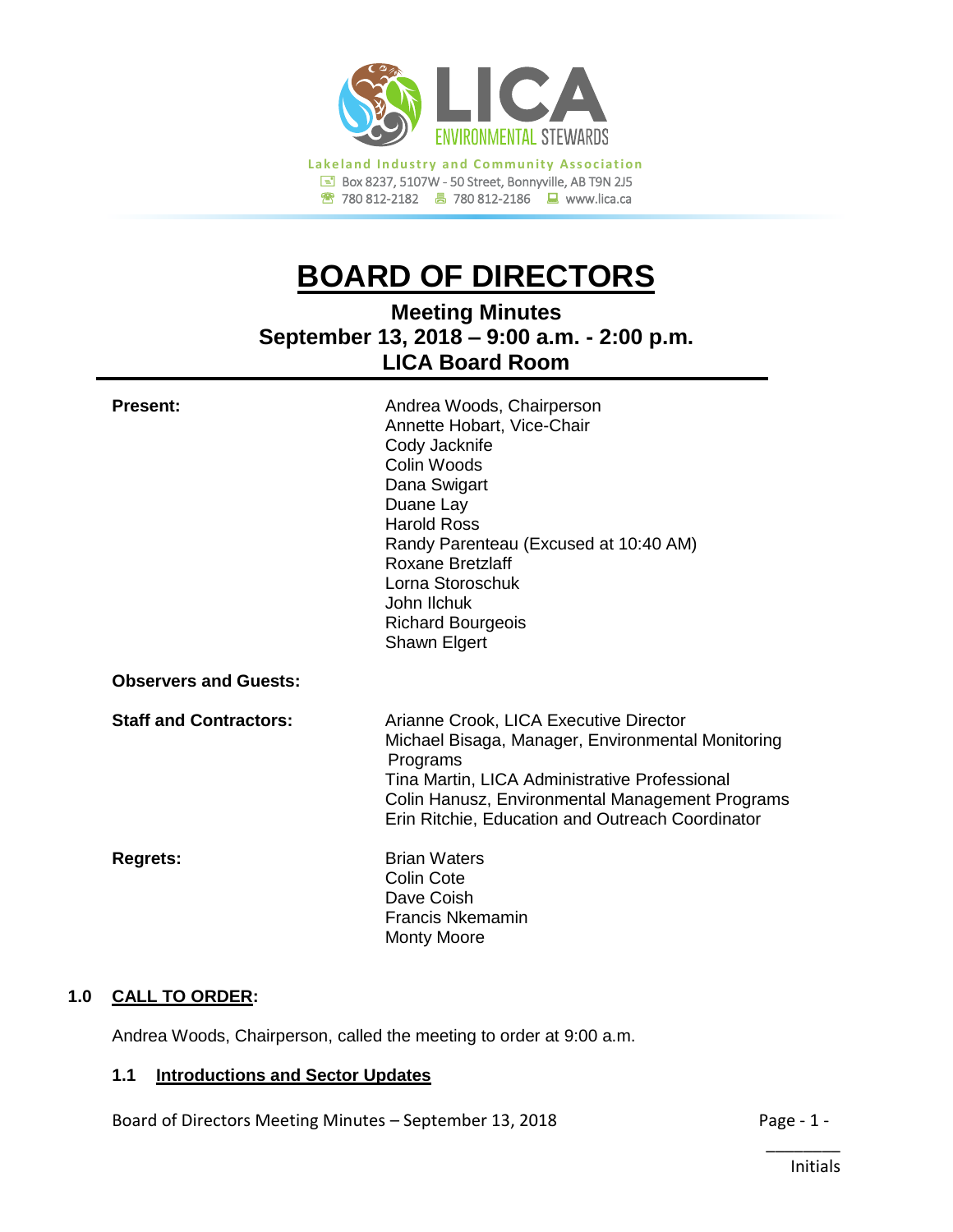# **1.2 Vision, Mission and Value**

**1.3 Roll Call**

# **1.4 Approval of Agenda**

**#1 Moved by Harold Ross AND RESOLVED that the September 13, 2018 Agenda be approved as amended:**

- **Strike Landowner's Handbook from item 3.2 and replace it with Synergy Alberta**
- **Strike item 3.2.1 Request for Review**

# **1.5 Approval of Minutes**

**#2 Moved by Dana Swigart AND RESOLVED that the Minutes of the June 14, 2018 Board of Directors meeting be approved as presented.**

## **2.0 ONGOING BUSINESS**

## **2.1 Education and Outreach Update**

## **2.1.1 Education and Outreach Updates**

## **2.1.1.1 Classroom Presentations**

In the spring of 2017 we delivered approximately 30 classroom presentations. This spring, with the help of our summer student, Julie, we were able to deliver 61 classroom presentations. Some of the increase in presentations were due to the fact that Julie was able to translate our existing presentations into French for delivery in local Francophone schools. Richard Bourgeois volunteered to assist with French presentations if needed.

The X-Stream Science program was presented 4 times in both 2017 and 2018. Some of the challenges faced in 2018 were cancellations due to weather and scheduling issues.

For the current school year, we have 10 classroom presentations booked and are awaiting confirmations for over 10 more classes. We have also received interest in our Airshed presentation and have 8 X-Stream Science programs scheduled.

# **2.1.1.2 Gauge & Save**

We had 15 vehicles come to our Gauge & Save event on June 14<sup>th</sup>, 2018 in support of Clean Air Day. We are looking to partner with another organization to bring in more participants for future events. Efforts to collaborate with the car shows in the area this year were unsuccessful due to scheduling issues.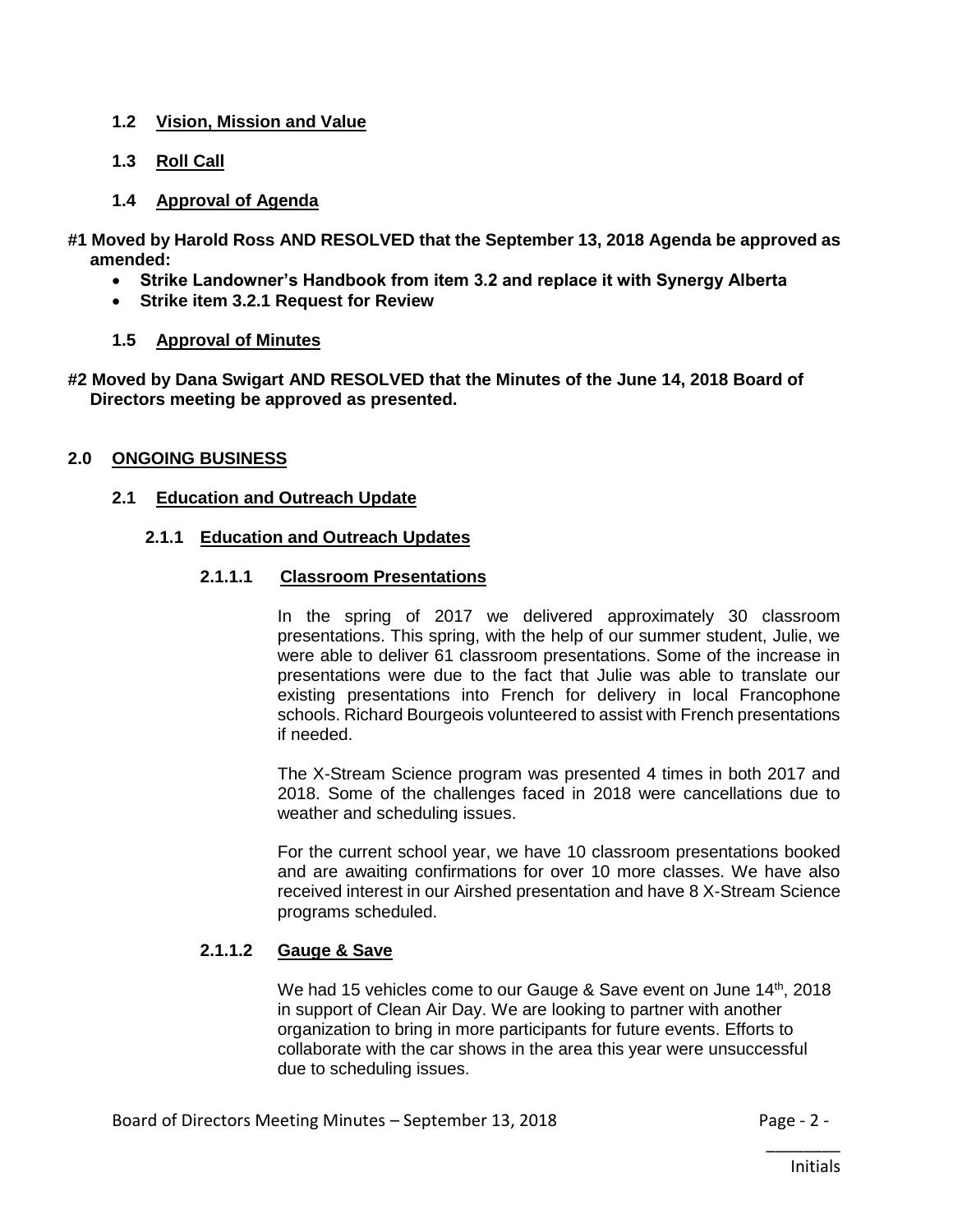# **2.1.1.3 Jessie Lake Shoreline Clean-up & Weed Pull**

The Jessie Lake Shoreline Clean-up and Weed Pull on July 4<sup>th</sup>, 2018 was a success. We had 36 people picking up garbage and pulling weeds in preparation for riparian restoration work LICA completed over the summer. Volunteers included members from the Town of Bonnyville, ATCO Electric, B&R Eckles, and community members. The Bonnyville Nouvelle covered this event and published an article on it.

Our next Jessie Lake Shoreline Clean-up will be held on October 4<sup>th</sup> with Notre Dame High School. Anyone interested in volunteering for this event should contact Erin.

## **2.1.1.4 Aquatic Invasive Species Workshop**

The Aquatic Invasive Species Workshop had 13 people in attendance. Everyone who attended provided positive reviews and one participant published a blog post on the workshop. The Bonnyville Nouvelle covered this event as well. Future workshops have been postponed for the fall and winter in hopes of achieving better attendance.

# **2.1.1.5 Summer Youth Programs & Community Events**

We attended 11 community events and youth programs over the summer, mostly at local libraries. Some programs were cancelled due to low attendance or lack of vendors.

Love Your Lake Day was cancelled due to competing events leading to no stakeholder participation.

Nature Kids Bio Blitz had 35 people in attendance. We have had low attendance throughout the year at Nature Kids events and, as such, have paused any future events until the New Year.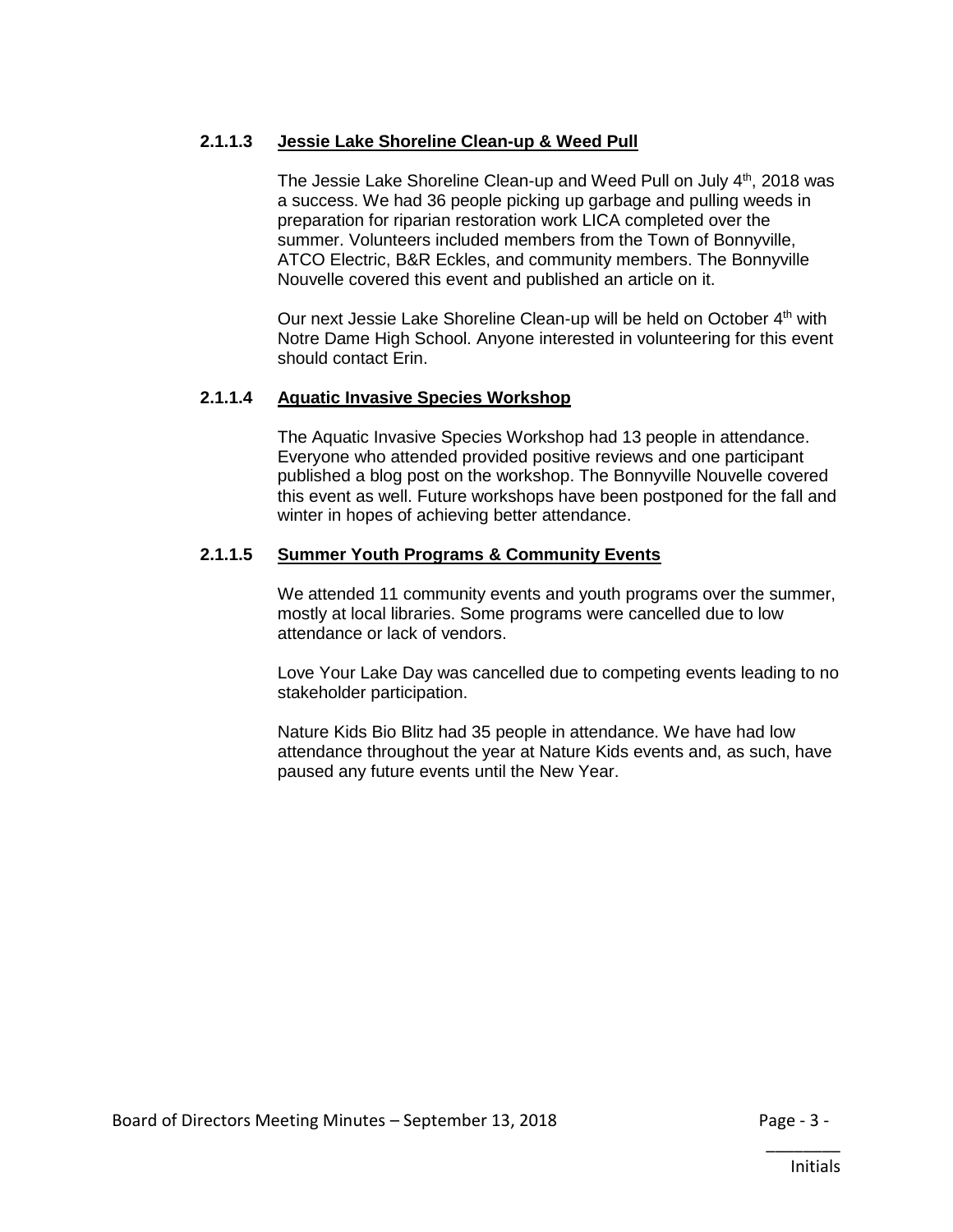# **2.1.2 Upcoming Workshops & Events**

The fall programming schedule is filled up.

# **2.1.2.1 Little Green Thumbs**

We are adding 2 new gardens to our Little Green Thumbs program this year. Ardmore School is adding a second garden and École des Beaux-Lacs is joining the program. This program requires a lot of involvement at the teacher level and training of the new teachers is being determined to bring greater success to the Little Green Thumbs program this year.

Interest was shown towards bringing the program to our Indigenous Communities to strengthen ties between younger generations and the Elders in the communities. Cost of setting up a garden is approximately \$1,000-1,200 and the application process should be started as soon as possible to avoid delays.

# **2.1.2.2 Stream of Dreams**

Tasks to prepare for the Stream of Dreams program on October 15<sup>th</sup>-19<sup>th</sup> are underway. We are looking for donations of old shirts (t-shirts or button up) and 500g plastic containers for the painting portion of the program. We are also contacting local pizzerias to donate pizza boxes for drying the wooden fish in once painted. Tina Martin has volunteered to pick up the paint in Lloydminster this coming weekend and our art supply kit should be arriving at the LICA office within the next two weeks.

We are looking for volunteers on Friday, October 19<sup>th</sup> beginning at 9:00 a.m. to help install the fish along the fence. Email reminders will be sent out as the date of the event draws nearer.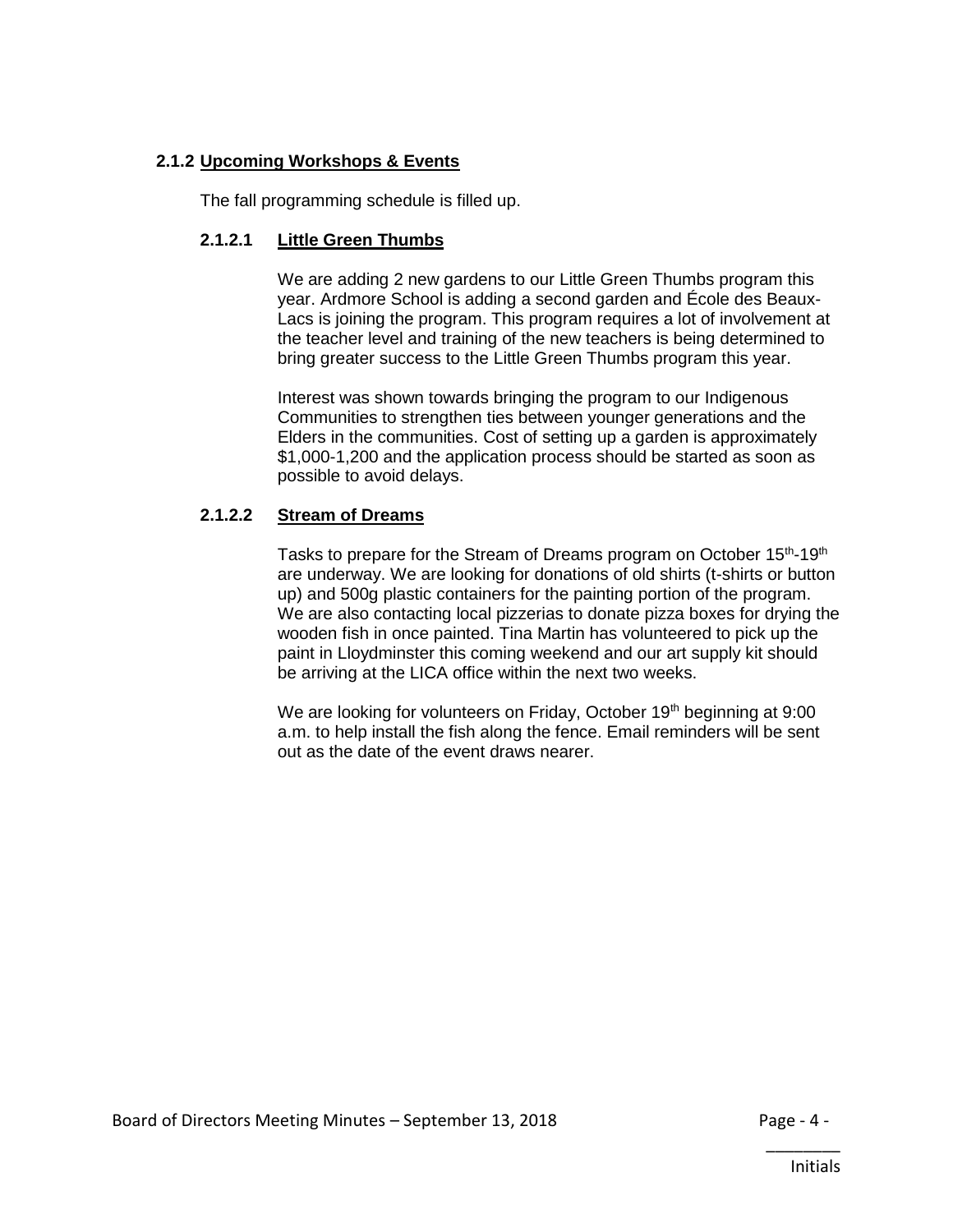# **2.2 Environmental Monitoring Programs Update**

#### **2.2.1 Routine Operations & Reporting**

Over the summer of 2018 we saw significant impacts on air quality due to forest fire smoke from the BC wildfires. Emissions from the forest fires can travel long distances and are a major source of fine particulate matter which can have significant impacts on air quality, visibility, and health. Minor smoke conditions do not typically pose health concerns for healthy individuals but high concentrations, like experienced periodically this summer, can cause irritation of the eyes and throat and shortness of breath in even healthy individuals.

To update on the Maskwa air monitoring station siting issue, our first option of cutting down trees around the site has proven unfeasible so we are working on two other options. Our second option is to increase the tower height by replacing the existing tower. We have received 5 quotes thus far and an evaluation is underway to see if these towers will suit our needs. The third option we have is to move the station to a new location. Imperial has identified 2 alternative locations and evaluations are also underway to see if either of the sites is sufficient for our needs. Industry will be forwarded the results of the above evaluations once completed. Lastly, we have commenced the renewal of our Site Access Agreement for the Maskwa station with Imperial Oil.

To update on the Cold Lake air monitoring station siting issue, we have defined the scope for the completion of a site survey and have received a quote. We are still waiting for clarification from ATCO Electric in regards to the setback distance before we can proceed but are hoping to reuse the Maskwa tower for the Cold Lake air monitoring station. We have a tentative plan to identify a new location for this meteorological tower and need to seek approval from the City of Cold Lake, clear the area, create a gravel pad, and move the station. The Cold Lake air monitoring station is owned by Alberta Environment and Parks but they have requested that LICA address the siting issues on their behalf.

Redeployment of the Portable Air Monitoring System (PAMS) is underway and will be located at site #2 at the east end of Jessie Lake, near Charlotte Lake. The development permit has been advertised in the Bonnyville Nouvelle and the site has been prepared for power and we are waiting for ATCO to energize the site. We are currently in the process of drafting the site access agreement with Timberwolf.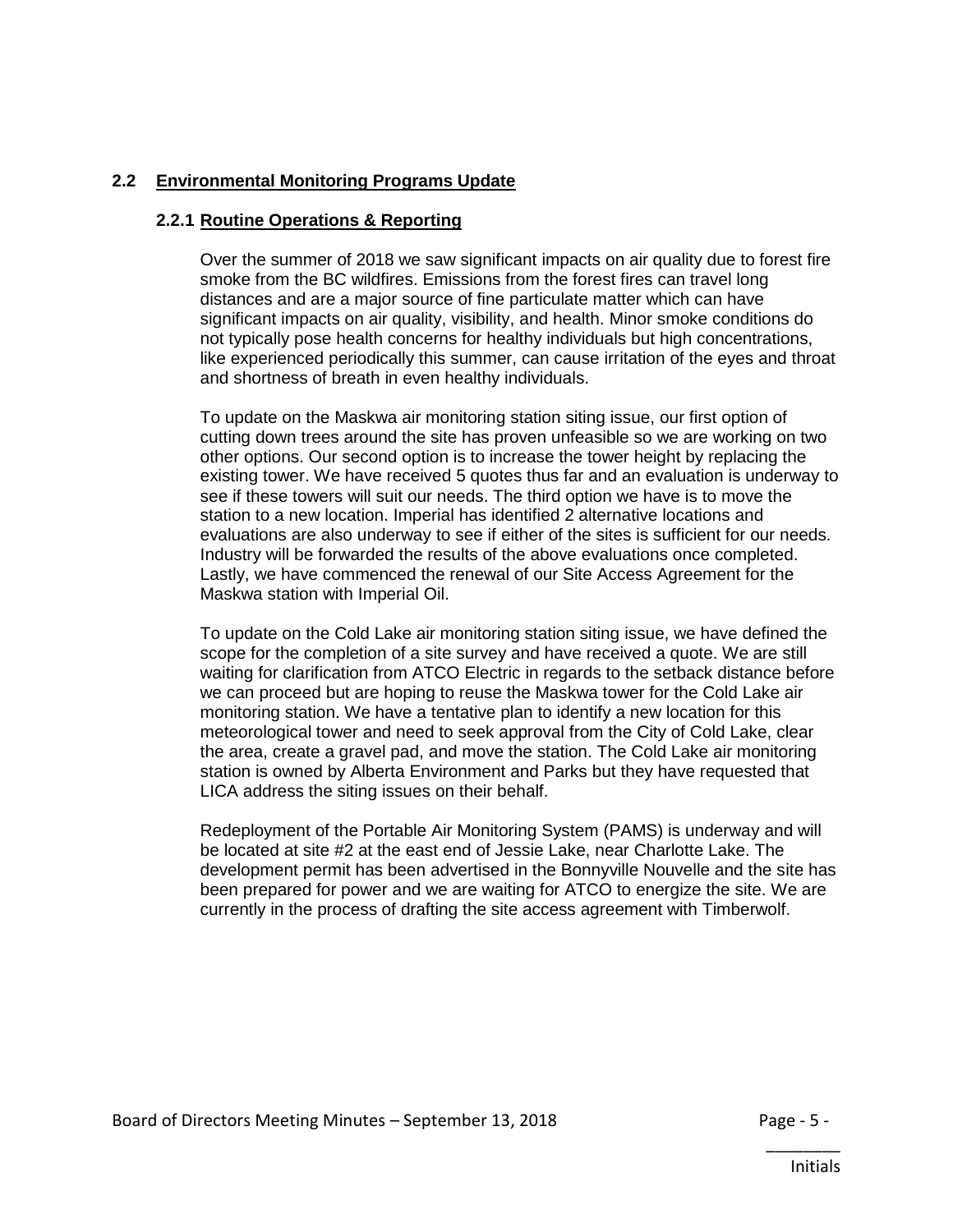# **2.2.2 Special Projects**

The first phase of the Beaver River Valley Monitoring project involves collecting data (wind speed, wind direction, temperature, and relative humidity) to determine the frequency and conditions under which air pollutants may be transported into and along the valley. Anecdotal evidence from the community suggests that air emissions from different sources are having an effect on the air quality in the Beaver River Valley. There is concern that atmospheric emissions may be draining into the valley, accumulating, and then flowing down-valley. If necessary, phase two will be achieved by supplementing the meteorology instrumentation with appropriate air quality instrumentation to simultaneously measure meteorology and air pollutants of concern. The site recommendations report has been completed with 13 sites evaluated and 5 sites shortlisted. Site suitability was evaluated on terrain analysis, valley profiles, and road access. The inconclusiveness of modelling results supports anecdotal observations and monitoring at sub-10m heights should be undertaken. A test site was set-up in August with a mobile monitoring station being assembled, programmed, bench tested, tied-in, and deployed at the host site. As next steps we will need to secure the monitoring locations and deploy a full array of monitoring stations.

Work on the multi-year monitoring data reports continues. The initial plan to develop Annual Data Reports has been expanded to include multiple years of data collected, which will show valuable trends in air quality in the LICA region. We have completed the 2007-2017 Continuous Data report, line charts, and box plots to look at trends at different percentiles. Still to be completed are the 2007-2017 Passive and Meteorology data reports, wind roses, and correlations of trends in the related data showing production, flare venting, emissions, and well counts. We are getting thirdparty assistance from Petrinix to compile and filter the data.

We have ordered barcode equipment to implement an asset management system to track our equipment. This should help us in identifying when equipment needs to be replaced and in tracking where our equipment is located.

We have also submitted the research permit application for the Moose Lake soil sampling. We are in the final stages of developing in-house monthly reporting tools.

# **2.2.3 Planning & Optimization**

The government has been working to standardize monitoring. They held a Standards and Protocols Consolidation project meeting on September 5 at which LICA recommended that they initially focus on two parameters. There are several upcoming Oil Sands Monitoring Network Optimization project meetings coming up- a stakeholder feedback meeting on September 18<sup>th</sup>, and a major project update (models, outputs, and idealized network) on October  $11^{th}$ - $12^{th}$ . There are also several workshops being put on for the Oil Sand Monitoring Integration initiative. We have been invited to attend Workshop 1 (Deposition) on October 9<sup>th</sup>-11<sup>th</sup>.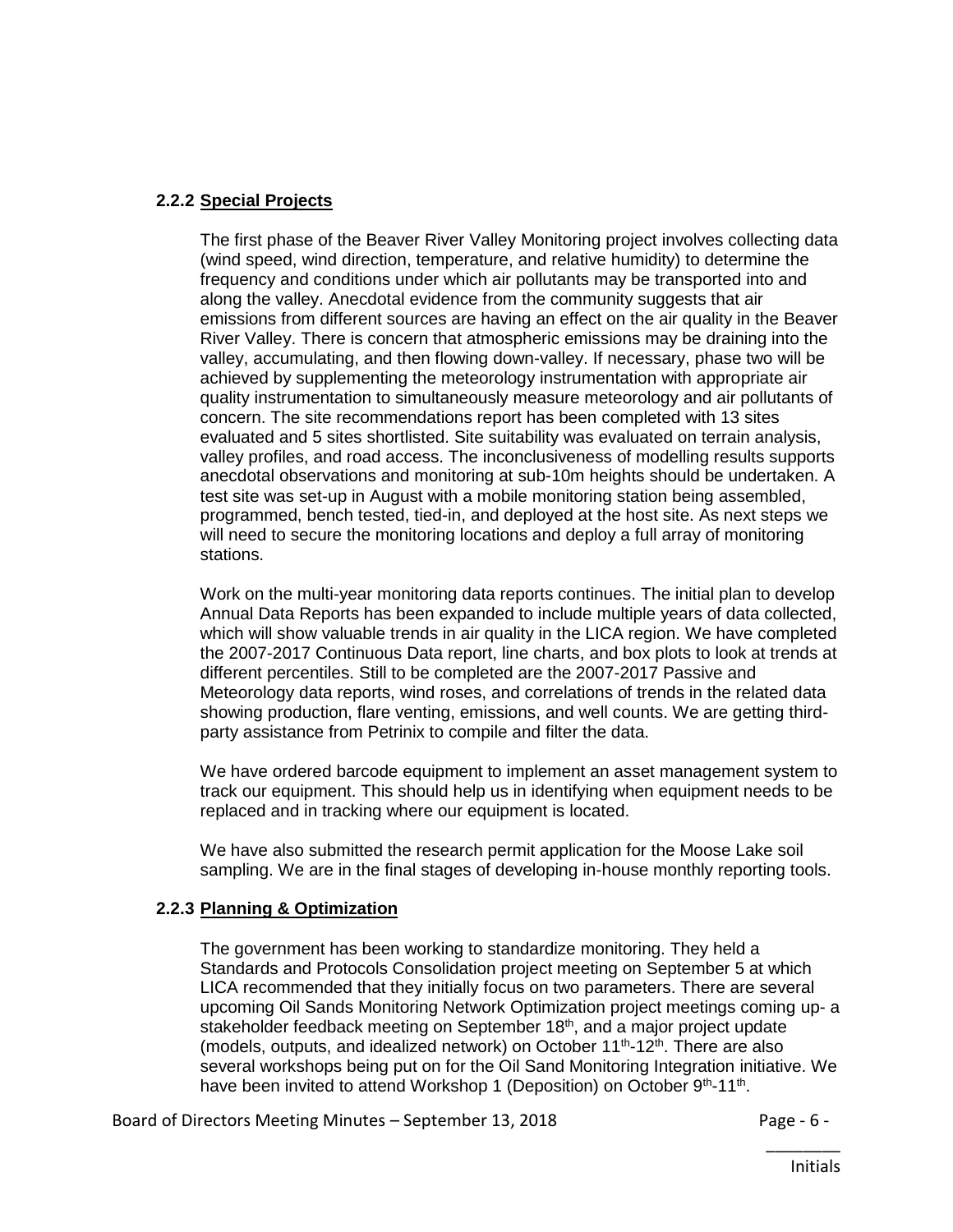#### **2.2.4 ALMS**

## **2.2.4.1 ALMS Annual Workshop**

The ALMS Annual Workshop is on September 28<sup>th</sup> & 29<sup>th</sup> at Buffalo Lake. We have secured space for 4 attendees. Colin and Erin will be attending the event and we open the floor to any ALMS volunteer or member of a Watershed Stewardship group, wishing to attend, to fill the last 2 spaces.

**#3 Moved by Richard Bourgeois AND RESOLVED that Colin Hanusz and Erin Ritchie attend the ALMS annual workshop on September 28-29 and that Colin invite Patrick Traudt of the LICA TWG to attend along with one other ALMS volunteer or member of a local Watershed Stewardship group for a total of 4 attendees, and that expenses be covered as per LICA policy.**

#### **2.3 Environmental Management Programs Update**

#### **2.3.1 WPAC Operations Update**

#### **2.3.1.1 2018-19 WPAC Operating Grant**

We have received our 2018-19 WPAC Operating Grant in the amount of \$236,000.

#### **2.3.1.2 WPAC Summit Report**

Andrea presented her report on the 2018 WPAC Summit.

#### **2.3.2 WRRP Update**

No Report.

## **2.3.3 Jessie Lake Restoration Project Update**

No report.

#### **2.4 Administration**

## **2.4.1 Executive Director's Report**

Arianne presented her Executive Director Report.

#### **2.4.2 Chair's Report**

No report.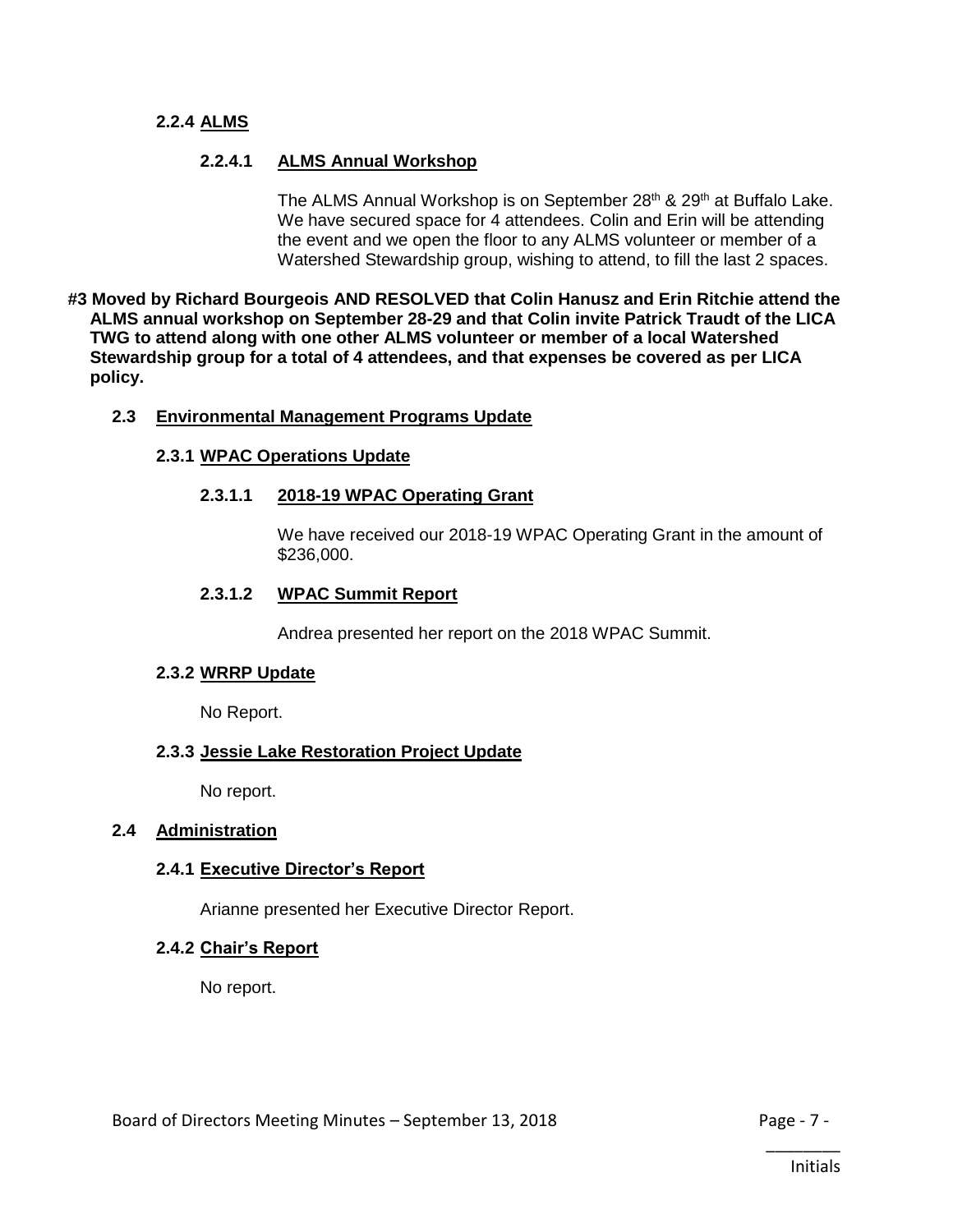# **2.4.3 Treasurer's Report**

No report.

# **2.4.3.1 Accounts Receivable Report to September 4th, 2018**

There are no concerns with accounts receivable at this time.

## **2.4.3.2 Finances to Date as at August 31st , 2018**

The Board reviewed the LICA Finances to Date as at August 31<sup>st</sup>, 2018. Arianne indicated that professional fees were high this year due to a required amendment to the 2017 tax filing and the additional work required to draft Consolidated Financial Statements with sufficient detail for grant expenditures to satisfy reporting requirements.

The Board expressed a desire to recognize Julie for the work she did over the summer by providing her with a gift and letter of recommendation.

#### **#4 Moved by Cody Jacknife AND RESOLVED that Julie be recognized at the LICA AGM and given a gift and a letter of recommendation.**

## **2.4.3.3 Surplus/Deficit and Cash 2017-18 Report**

Arianne reviewed with the Board the Surplus/Deficit and Cash 2017-18 Report and presented her recommendations.

## **#5 Moved by Colin Woods AND RESOLVED that the Board accept Arianne's recommendations contingent upon support from the LICA Industry Screening Committee.**

## **2.4.4 2019-2020 Budget**

Arianne presented the 2019-2020 Budget.

#### **#6 Moved by John Ilchuk AND RESOLVED that the 2019-2020 Budget be approved as presented.**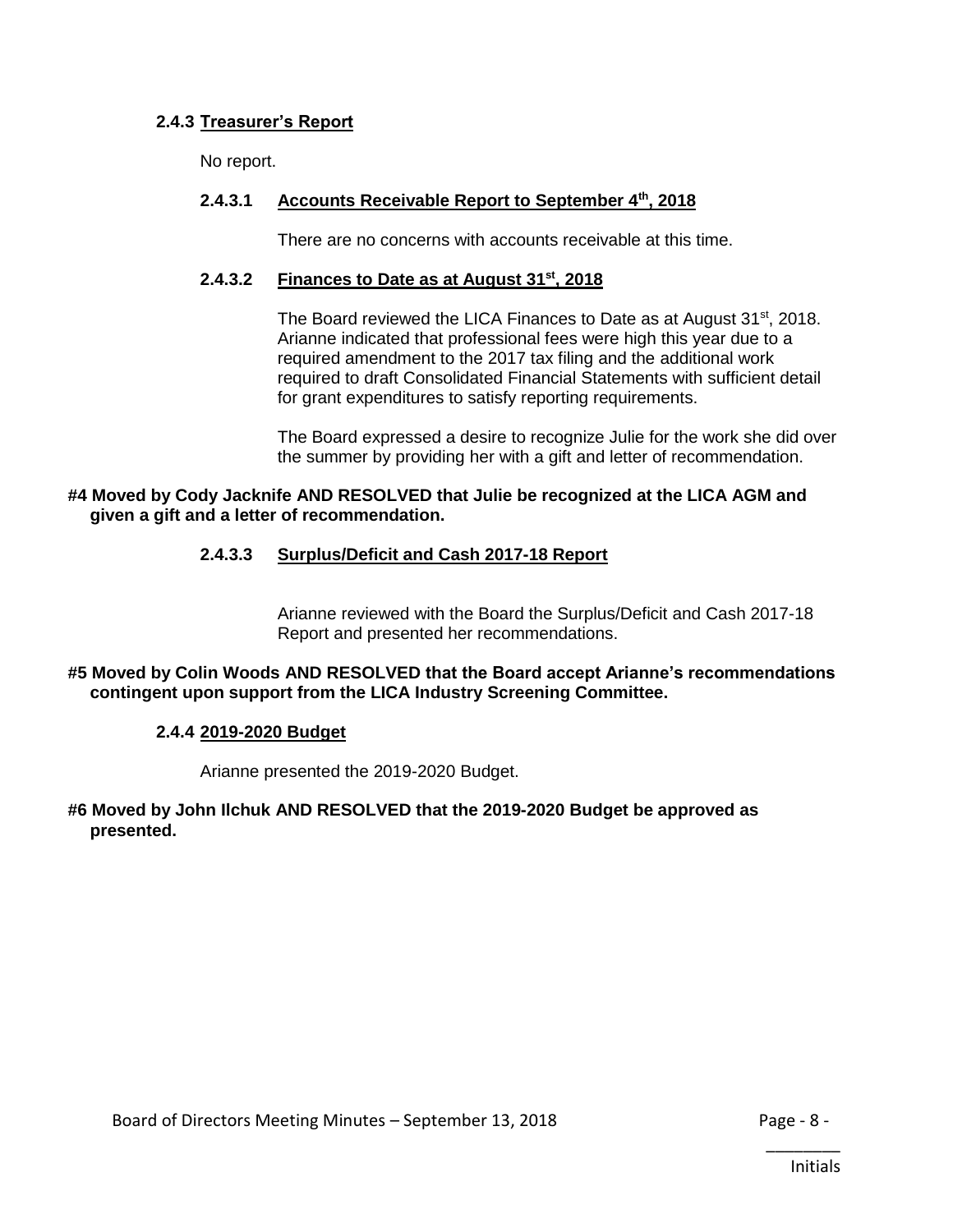# **2.4.5 Governance Committee**

## **2.4.5.1 Governance Committee Minutes of September 5, 2018**

John Ilchuk presented the Governance Committee meeting Minutes of September 5, 2018.

## **2.4.5.2 Policy 1.2 – Board Composition**

**#7 Moved by Lorna Storoschuk AND RESOLVED that Policy 1.2 be accepted as presented.**

# **2.4.5.3 Policy 1.5 – Decision Making Process**

**#8 Moved by Richard Bourgeois AND RESOLVED that Policy 1.5 be accepted as presented.**

## **2.4.5.4 Policy 1.10 – Committee Reporting Process**

**#9 Moved by Annette Hobart AND RESOLVED that Policy 1.10 be removed as presented.**

# **2.4.5.5 Policy 1.9 – Committees**

**#10 Moved by Annette Hobart AND RESOLVED that Policy 1.9 be accepted as presented.**

## **2.4.5.6 LICA Bylaws**

**#11 Moved by Duane Lay AND RESOLVED that the proposed changes to the LICA Bylaws be presented at the AGM for general membership approval.**

## **2.4.6 Education & Outreach Committee**

## **2.4.7 Technical Working Group (TWG)**

## **2.4.7.1 Meeting Update**

The next TWG meeting will occur in early October.

## **2.4.8 Annual General Meeting**

## **2.4.8.1 Email motion to change AGM date**

## **#12 Moved by Brian Waters AND RESOLVED that the AGM date be changed from October 11th the October 9th due to venue availability, via email August 9th, 2018.**

## **2.4.8.2 Volunteers**

A request was put forth to the Board for volunteers to help with set-up from 1-4 p.m. and tear down after the LICA AGM.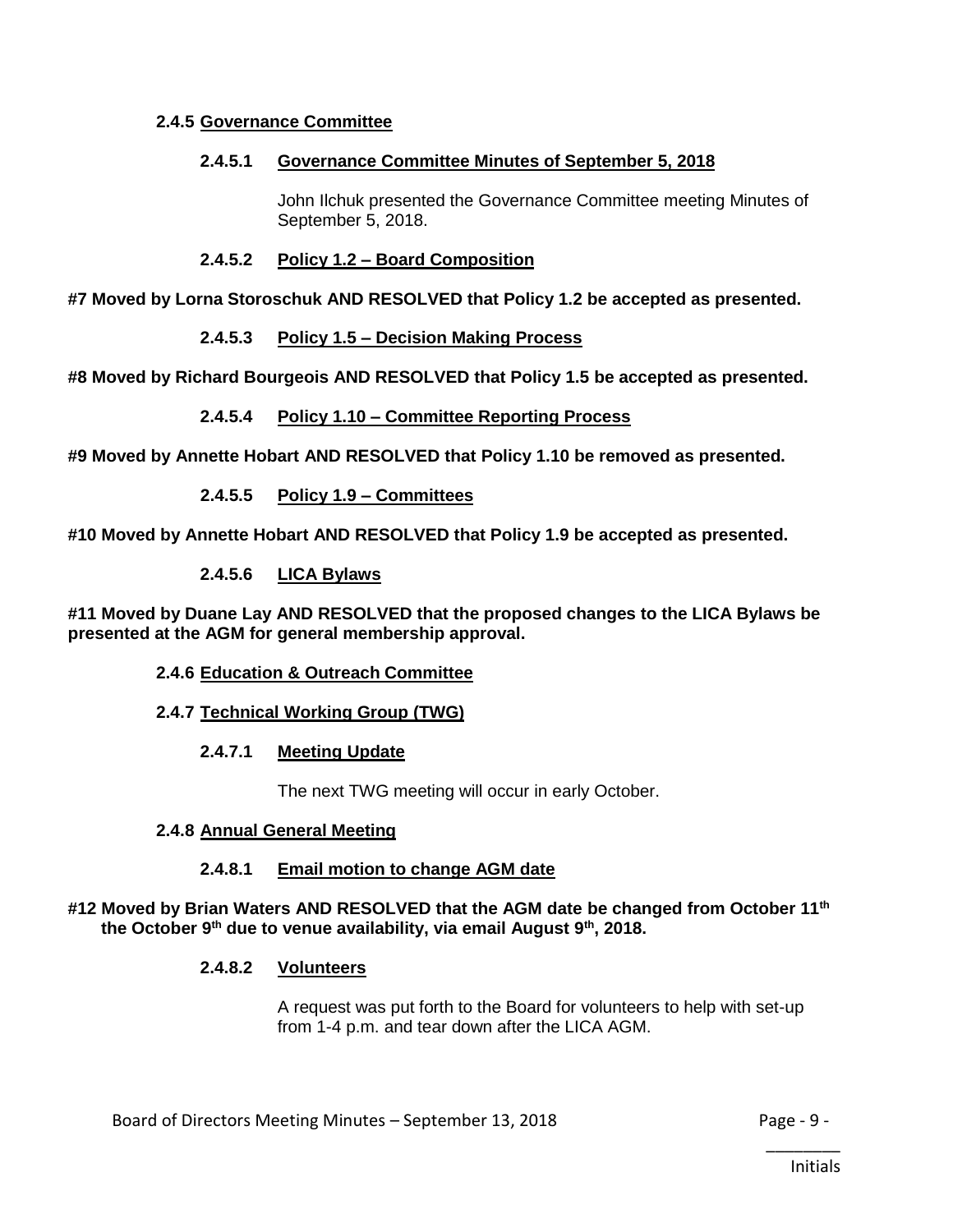#### **3.0 Upcoming Business**

#### **3.1 Advancing Citizen Science in Alberta: Changing Perspectives, Breaking Barriers**

#### **3.1.1 Attendees**

The Advancing Citizen Science workshop is on September 26<sup>th</sup> & 27<sup>th</sup> in Edmonton. We have secured space for 4 attendees. Arianne and Erin will be attending the event The Board suggested Cody Jacknife and Amanda Avery-Bibo also attend. Cody will let Arianne know if he is able to attend.

#### **#13 Moved by Annette Hobart AND RESOLVED that Arianne Crook and Erin Ritchie attend the Advancing Citizen Science workshop and that Arianne invite Amanda Avery-Bibo of the LICA E&O Committee along with Cody jackknife, for a total of 4 attendees and that expenses be covered as per LICA policy.**

#### **3.2 Synergy Alberta**

The Synergy Alberta conference is usually held on the 1<sup>st</sup> week of November.

#### **#14 Moved by Richard Bourgeois AND RESOLVED that LICA send four (4) people to the 2018 Synergy Alberta conference, and that expenses be covered as per LICA policy.**

#### **4.0 Affiliate Organizations**

## **4.1 Alberta Water Council**

Roxane reminded the Board that she is on the Alberta Water Council board and that anyone wishing to obtain more information may contact her directly.

## **4.2 Alberta Airsheds Council**

No report.

## **5.0 ACTION LIST**

## **5.1.1 Follow-up on action list from June 14, 2018 Board of Directors Meeting**

The Board reviewed the action list for the June 14. 2018 Board of Directors Meeting and all items that were due have been completed.

\_\_\_\_\_\_\_\_